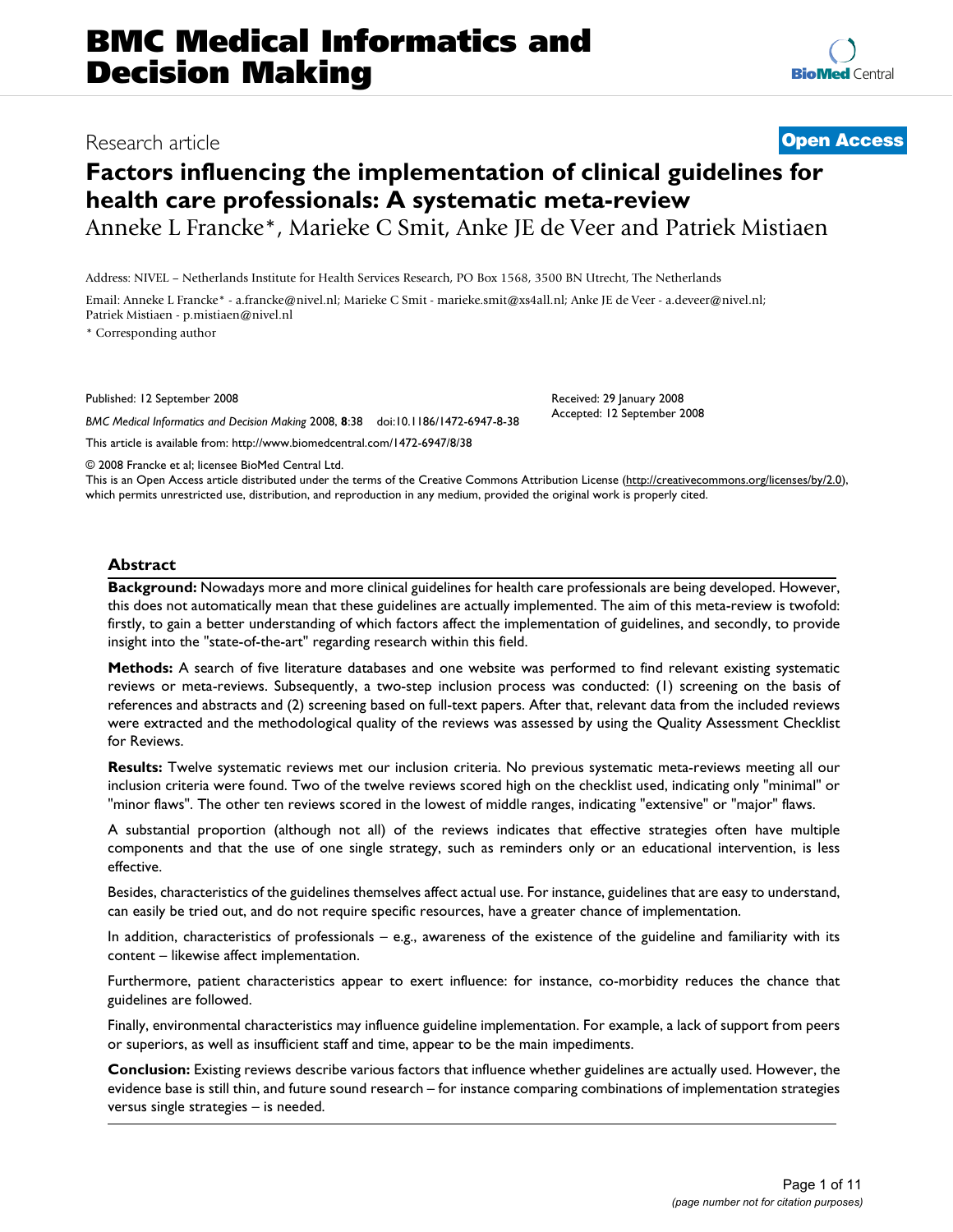# **Background**

Evidence based medicine (EBM) is the conscientious, explicit, and judicious use of current best evidence in making decisions about the care of individual patients [1]. EBM is increasingly embraced by professional associations, as well as by international health care organizations, such as the WHO [2,3]. Clinical guidelines, in the sense of scientifically developed statements to assist practitioner and patient decision-making about appropriate care for specific clinical conditions, may be important instruments to shape evidence based medicine [1,4]. Professionals can use guidelines for decision-making at the bedside of individual patients. The guidelines may provide instructions on which diagnostic or screening tests or interventions to be used [5]. Guidelines are also increasingly regarded as being an indispensable part of professional quality systems [6]. These may, for instance, involve continuing professional education, peer review and audit procedures [7]. Accordingly, in many ways, clinical guidelines help practitioners to improve their professional practice and the quality of care and – subsequently – patients' outcomes.

In addition, guidelines may empower patients to make more informed health care choices [8].

Although the development of guidelines for medical staff, nursing staff and/or other health care professionals has gained momentum in recent years, this does not necessarily mean that the recommendations described in the guidelines are actually followed [4,9-12]. For instance, Grol et al. [13] concluded in an observational study on ten Dutch guidelines, that guideline recommendations were followed by GPs in an average of 61% of the relevant decisions. In addition, Bauer [14] analysed 41 studies on the implementation of clinical guidelines in the field of mental health care, including depression, schizophrenia and addiction. Guideline adherence was found in 27% of the cross-sectional and pre-post studies and in 67% of the controlled trials under review. Several of these studies showed that after the cessation of specific implementation strategies, adherence rates returned to baseline levels.

This article primarily aims to give insight into factors that negatively or positively influence the implementation of clinical guidelines. Since many guidelines are currently being developed, but may not always be successfully implemented, this is a relevant topic.

A second aim of this systematic meta-review is to shed light on the "state-of-the-art" regarding research within this field. Meta-reviews in particular are appropriate for describing whether the current evidence base is complete or incomplete, since evidence from relevant previous systematic reviews or meta-reviews is synthesized. The reason for including only systematic reviews or meta-reviews is because this kind of research generally provides more evidence than separate empirical studies.

This systematic meta-review addresses the following research question:

- What evidence exists regarding factors that influence the implementation of clinical guidelines either negatively or positively?

In this article, the term "implementation of" guidelines is sometimes replaced by terms like "use of", "adherence to" or "compliance with" (depending on the terminology used in the publications we are referring to).

# **Methods**

# *Searches in databases*

To find relevant publications, we developed a search strategy in cooperation with an experienced librarian. The search strategy was developed first for Pubmed, to be adapted later to search other databases (with no time period limitation). Table 1 displays the search strategy for Pubmed. This strategy was adapted for the other literature databases cited in Table 2. All searches were executed in November 2006.

The references resulting from the searches were entered in Reference Manager and within this program duplicates were removed. Without duplicates, 885 references remained.

# *Inclusion criteria*

In order to assess whether the references found were indeed relevant, we formulated the following criteria concerning types of studies, target groups and variables.

1. Studies: only systematic reviews or meta-reviews were eligible for inclusion. We considered a review or metareview to be systematic if at least two of the following three criteria were satisfied: (a) search terms are presented; (b) Pubmed/Medline, at least, has been searched; (c) the methodological quality of the included studies has been assessed by the reviewer(s).

2. Target groups: the guidelines mentioned in the reviews or meta-reviews should be aimed at medical staff, nurses or other professionals in health care

3. Variables: the systematic reviews or meta-reviews should discuss factors that influence guideline implementation either positively or negatively.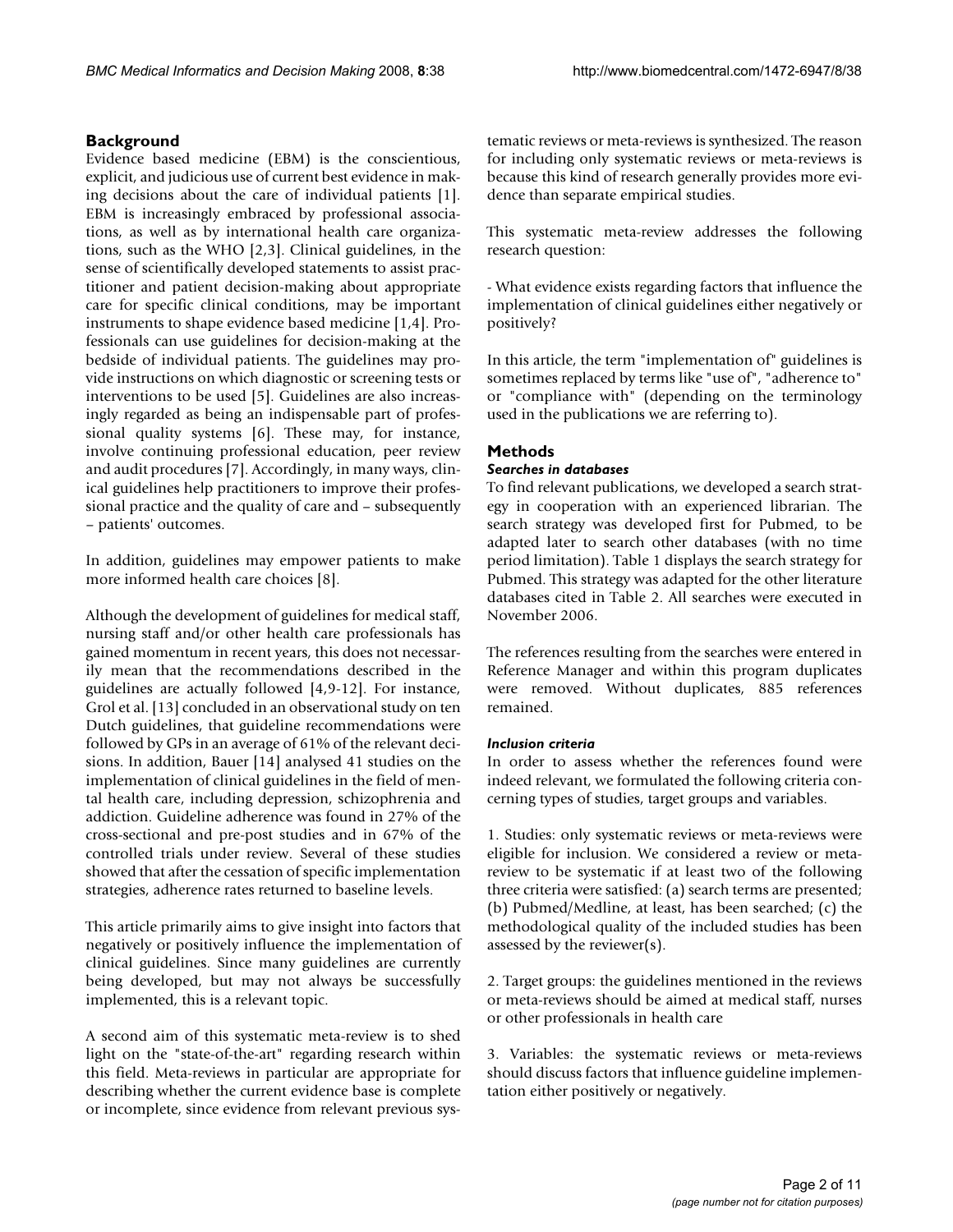**Table 1: Search strategy in Pubmed**

(((review [TIAB] OR review [pt] OR meta-analysis [pt] OR meta-analysis [TIAB]) AND ("Practice Guidelines" [MAJR] OR "Critical Pathways" [MAJR] OR Practice Guideline [pt] OR guideline\* [ti] OR protocol\* [ti]) AND (develop\* [ti] OR implement\* [ti] OR "Guideline Adherence" [MAJR] OR "Organizational Culture" [MAJR] OR "Outcome and Process Assessment (Health Care)" [MAJR] OR "Attitude of Health Personnel" [MAJR] OR "Health Plan Implementation" [MAJR] OR "Information Dissemination" [MAJR])) NOT (letter [pt] OR comment [pt] OR editorial [pt])) AND (has abstract[text])

#### *Exclusion criteria*

Reviews or meta-reviews that *exclusively* focussed on consensus procedures or consensus-based guidelines were not included (e.g. [15-17]). By consensus-based guidelines we mean guidelines that have been developed exclusively on the basis of consensus procedures, without a systematic analysis of relevant scientific literature. We decided to rule out (meta-)reviews that focussed exclusively on consensus-based guidelines, because we assume that clinical guidelines should be based as much as possible on scientific evidence [18].

Additionally, reviews or meta-reviews that do not differentiate in their conclusions between clinical guidelines and other professional interventions, such as continuing education or comprehensive quality programs, were excluded [19-23].

Next, reviews or meta-reviews were ruled out if their findings are not only based on research publications, but also

**Table 2: Literature data bases and number of references (sometimes overlapping between data bases)**

| Data base                                             | <b>References</b> |
|-------------------------------------------------------|-------------------|
| Pubmed                                                | 466               |
| Cinahl                                                | 188               |
| Cochrane library (excluding clinical trials register) | 222               |
| Embase                                                | 443               |
| NIVEL catalogues                                      | 40                |
| GIN-website                                           | 0                 |
|                                                       |                   |

on descriptive, narrative or theoretical articles (e.g. [3,11,24-40]).

*No* exclusion criteria were applied regarding language or search period.

# *Inclusion process*

The inclusion process took place in the following steps.

# *Step 1 – screening of titles and abstracts*

Titles and abstracts of the references found  $(n = 885)$  were screened independently by a first and second metareviewer (ALF and MCS), to check whether these publications satisfied the inclusion criteria. In this phase the two reviewers agreed in virtually 100% of the cases. For the references selected by both reviewers as well as for the references selected by only one reviewer (a total of 84), we tried to track down or download the full text.

# *Step 2 – screening based on full texts*

Next, the full texts were assessed independently by the first and second meta-reviewer (ALF and MCS) using the inclusion criteria cited.

In this phase, we conducted a manual search in the reference lists of the full text papers. Subsequently, we were able to add another 24 potentially relevant references. The full texts of these additional references were studied as well, which brings the total number of full texts examined to 108.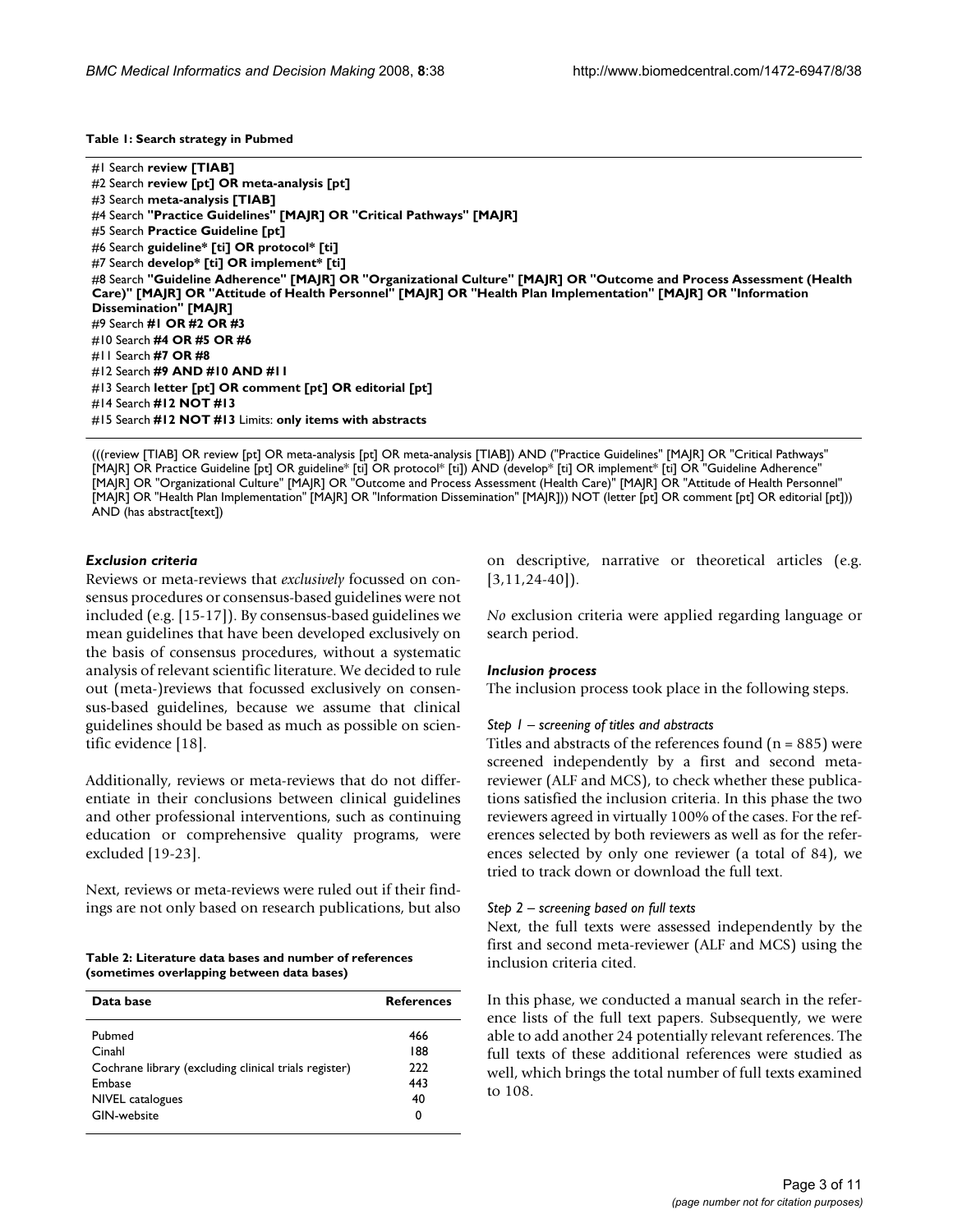When the first and the second reviewer did not agree in this phase on inclusion or exclusion (initial disagreement existed in this phase for only two publications), agreement was reached on the basis of discussion between the two reviewers.

Ultimately, twelve review studies, all displayed in Additional file 1, appeared to be eligible for inclusion. One of these reviews was described in two publications [41,42].

Table 3 shows the steps of the inclusion process:

#### *Methodological assessment*

The methodological quality of the twelve included studies was then assessed by two meta-reviewers (ALF and PM) independently, with the Quality Assessment Checklist for Reviews [43,44] (see Additional file 2). This checklist is used quite frequently for assessing systematic reviews methodologically [45,46]. The checklist is one of the few found for which psychometric properties had been documented [47] and which had been shown to meet several important criteria, such as inter observer reliability and coverage of the items in the QUORUM statement for reporting systematic reviews [48]. The overall scores on this checklist range from "extensive flaws" (score 1 or 2), to "major flaws" (score 3 or 4), "minor flaws" (score 5 or 6) and "minimal flaws" (score 7).

When the overall score of the meta-reviewers' assessments for a particular review study differed, the average of the mutual overall score was calculated. In the case of large differences (> 1 point) in mutual overall scores, agreement was reached on the basis of discussion between the meta-reviewers. The scores of the appraisal are shown in Table 4. The checklist and an explanation of its use are contained in Additional file 2.

#### *Data analysis and synthesis*

The data from the twelve included reviews are presented descriptively following the structure of Additional file 1. Factors that influence, or could influence, the implementation of clinical guidelines are classified in the following categories:

- \* characteristics of the guidelines;
- \* characteristics of the implementation strategies;
- \* characteristics of professionals;
- \* characteristics of patients;
- \* characteristics of the environment.

This categorization was chosen because of its compatibility with classifications that are used in some of the assessed studies, such as that of Cabana et al. [49] and Simpson et al. [50].

Data extraction was performed by the first reviewer (ALF) and the data were subsequently checked by another reviewer (AJEDeV or PM).

The reviews included determined whether a factor was described as having a positive or a negative influence on guideline implementation. Because of the large variety of factors described and methods used, no quantitative pooling was performed across the reviews. Moreover, pooling was not possible since the large majority of the reviews studied did not provide numbers, e.g. in the form of effect sizes. Conclusions for the meta-review were therefore based on the conclusions and results presented in the reviews.

#### **Table 3: Flow diagram of the searches and inclusion process**

| Searches:                                                                  |                                                                             |
|----------------------------------------------------------------------------|-----------------------------------------------------------------------------|
| a total of 885 potentially relevant references                             |                                                                             |
|                                                                            |                                                                             |
| Inclusion step 1:                                                          |                                                                             |
| Screening based on titles and abstracts: 84 publications selected          |                                                                             |
| Inclusion step 2:                                                          | Reasons for <b>exclusion</b> were:                                          |
| Screening based on 108 full texts                                          | * not meeting inclusion criterion I (systematic review or meta-review):     |
| (84 full texts derived from previous step and 24 additional titles derived | $n = 48$                                                                    |
| from reference tracking)                                                   | * not meeting inclusion criterion 2 (guideline target-groups concern        |
|                                                                            | medical staff or other health professionals): $n = 7$                       |
|                                                                            | * not meeting inclusion criterion 3 (focus on factors influencing guideline |
|                                                                            | implementation): $n = 17$                                                   |
|                                                                            | * meeting I or more exclusion criteria (exclusively dealing with            |
|                                                                            | consensus-based guidelines, not clearly differentiating between             |
|                                                                            | guidelines and other professional interventions, or not exclusively based   |
|                                                                            | on research publications): $n = 23$                                         |
| 12 review studies included (described in a total of 13 publications)       |                                                                             |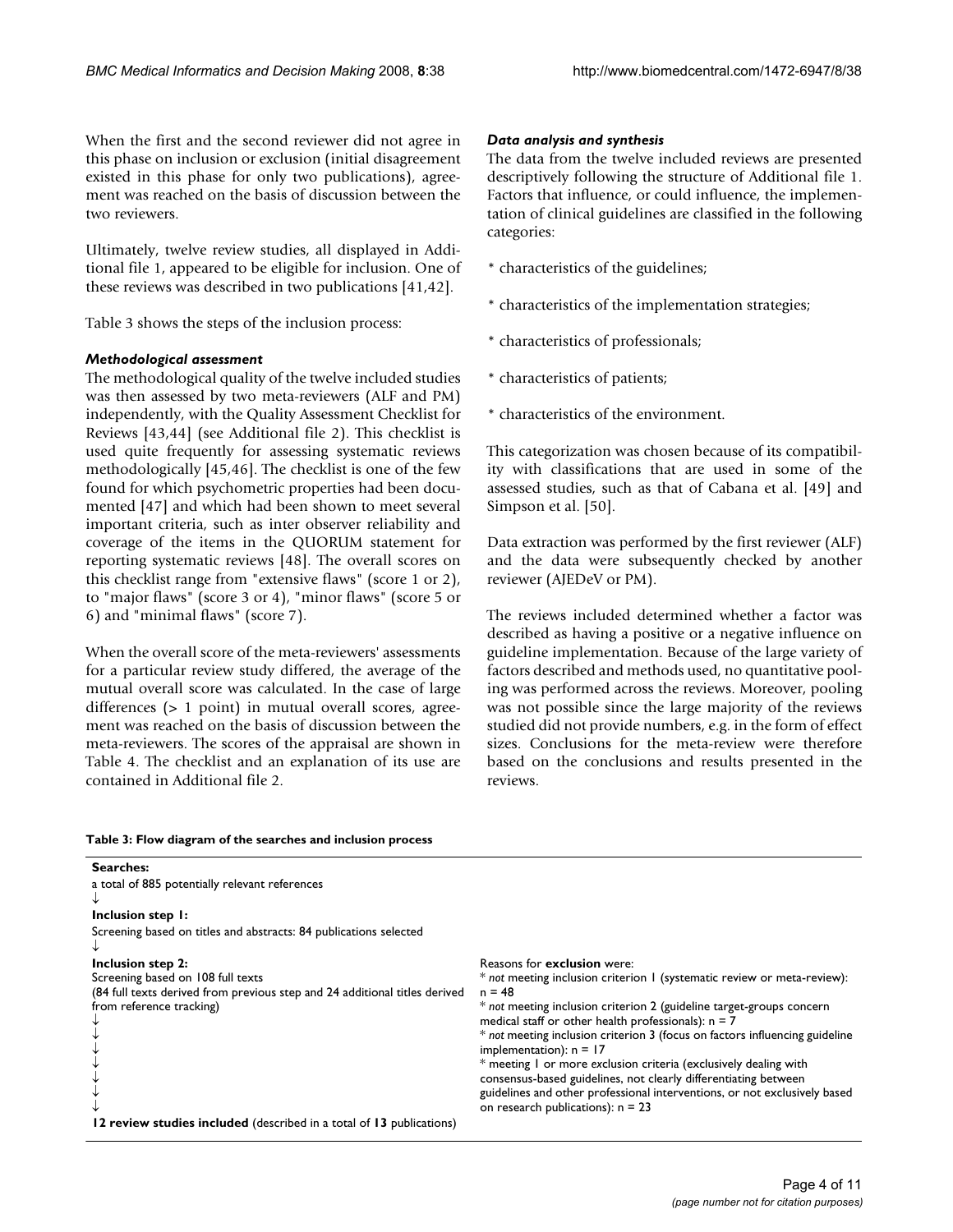**Table 4: Outcomes of methodological assessment on the Quality Assessment Checklist for Reviews**

| <b>Reference of the review</b>   | Total score on checklist |
|----------------------------------|--------------------------|
| Bauer [14]                       | 3                        |
| Cabana et al. [49]               | 4.5                      |
| Davies et al. [58]               | 3                        |
| Davis & Taylor-Vaisey [57]       | 1.5                      |
| Grilli omas [53]                 | 3.5                      |
| Grimshaw et al. [41,42]          | 7                        |
| Gross & Pujat [54]               | 3                        |
| Sachs [51]                       | 4                        |
| Saillour-Glenisson & Michel [52] | 2.5                      |
| Simpson et al. [50]              | 3.5                      |
| Thomas et al. [56]               | 5.5                      |
| Tooher et al. [55]               | 3.5                      |

In the Results section as well as in the Conclusion section our findings are discussed in relation to the methodological quality of these review studies.

# **Results**

# *General description of the reviews and the guidelines*

The twelve included studies are all systematic reviews; no previous systematic *meta*-reviews were found that completely satisfied our inclusion criteria.

Nearly all twelve review studies concerned English language studies only, although this was not always the result of an explicitly stated exclusion criterion regarding language. Two reviews did however also include non-English studies: the German language review by Sachs [51] and the French language review by Saillour-Glenisson and Michel [52], which also included publications in German and French respectively. The aforementioned study by Sachs [51] is also the most recent review included. The review by Grilli and Lomas [53] is the oldest.

The reviews included had varying objectives: some aimed to map the success and failure factors or the most effective implementation strategies; others focussed primarily on charting the effects of clinical guidelines (see aims in Additional file 1, column 1). In these cases, establishing which factors had influenced successful implementation was not the primary focus, although the reviews provided relevant information in this regard.

There is also limited overlap in the subjects to which the guidelines relate. For instance, the guidelines in the review by Gross and Pujat [54] had a rather narrow focus and described recommendations for the use of antibiotics. Likewise, the reviews by Simpson et al. [50] and Tooher et al. [55] dealt with a specific topic, viz. the treatment of pneumonia and pressure ulcers respectively. Other reviews had a broader focus and concerned a number of guidelines on preventive or curative treatments and various diseases (see Additional file 1).

In most instances, the main target groups of the guidelines appear to be physicians. The majority of review studies do not explicitly state who the main target groups are, or whether the clinical guidelines are mono-disciplinary or multi-disciplinary (see Additional file 1, column 1). The descriptions and results often show only indirectly that physicians were the main target group. By contrast, the reviews of Sachs [51] and Thomas et al. [56] made it very clear that they were aiming at other target groups: Sachs [51] concentrated on guidelines for nursing staff and Thomas et al. [56] dealt with guidelines for nursing staff, midwives and/or other allied health care professionals.

# *Methodological characteristics of the reviews*

As stated earlier, for the structured methodological assessment of the twelve reviews we used the Quality Assessment Checklist for Reviews of Oxman and Guyatt (See Additional file 2).

Two reviews received a high score based on the Quality Assessment Checklist for Reviews: the review by Thomas et al. [56] received a score of 5.5, and that of Grimshaw et al. [41,42] scored a 7. These scores reflect "minor flaws" and "minimal flaws" respectively on the checklist. The high scores are related to the fact that the searches by these reviewers were extensive and well documented. For instance, they described their search strategy; their search for evidence was comprehensive; and they applied clear inclusion criteria. They also took measures to prevent selection bias, by involving more than one reviewer in the selection process. In addition, in these two reviews the methodological quality of the included studies was systematically assessed [41,42,56].

The remaining ten reviews received a score of between 1.5 and 4.5, which relate to the lowest or middle ranges of the checklist, indicating "extensive" to "major" flaws (for the interpretation of these scores also see Additional file 2in relation to Table 4).

Additional file 1 (column 1) shows that most reviews included quantitative studies with comparative designs (RCTs, CCTs, pre-test post-test studies), enabling the reviewers to make statements about the differences between (the effects of) implementation strategies. This is not the case with the review by Cabana et al. [49] which included only surveys and qualitative studies, in order to disclose the barriers to the implementation of clinical guidelines. The reviews of Saillour-Glenisson and Michel [52] are also slightly different; they included both quantitative and qualitative studies to reveal such barriers. Grilli and Lomas [53] included quantitative studies, but in the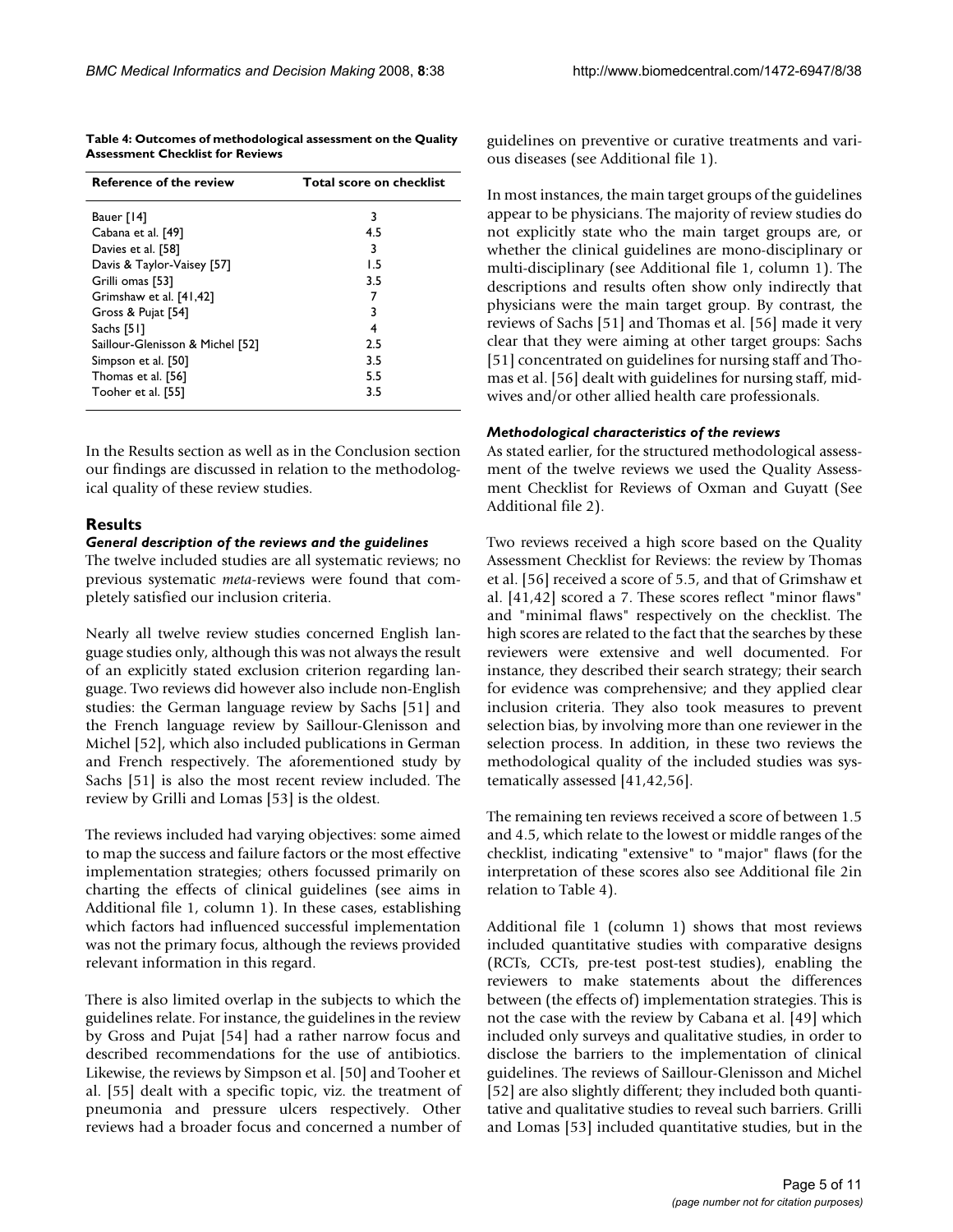studies with pre-measurements and post-measurements they only looked at the post-measurements, in order to be able to write about adherence to clinical guidelines.

All twelve reviews not only searched Pubmed/Medline but also studied other sources, and they often used explicit inclusion criteria (see Additional file 1, column 2). Remarkably, most reviews pay no attention to preventing selection bias or to methodological assessment. In addition, information on which methods were used to synthesize study results and to reach conclusions was not, or was only partially provided in the reviews.

# *Factors influencing implementation: characteristics of the guidelines*

The most frequently described guideline characteristic concerns complexity. Guidelines that are easy to understand, can easily be tried out, and do not require specific resources have a greater chance of being used (Davis and Taylor-Vaisey [57], Grilli and Lomas [53], Saillour-Glenisson & Michel [52] and Simpson et al. [50])

Other influential guideline characteristics are also described, although not so frequently as the factor "complexity of the guideline". For instance, the review of Saillour-Glenisson & Michel [52] concluded that adherence to evidence based guidelines appears to be higher than is the case for guidelines lacking a clear scientific base. In addition, Sachs [51] concluded that when guidelines are developed by the target group (in that case nurses) and experts, this enhances the chance of successful implementation. However, Davies et al. [58] maintain that the findings are contradictory with regard to whether guidelines that are developed by end users (amongst others) are more often used.

For other – not frequently described – influential guideline characteristics, see Additional file 1 (column 3).

In interpreting the results, it should however be taken into account that all reviews describing the influence of guideline characteristics [49-53,57] have a relatively low methodological score (4.5 or lower) on the Quality Assessment Checklist for Reviews. This implies a high likelihood of "extensive" or "major" flaws in the results and conclusions.

# *Characteristics of the implementation strategies*

Almost all reviews examined the characteristics of the implementation strategies in relation to the use of the guideline (see Additional file 1).

In the review of Grimshaw et al. [41,42], 235 studies with comparative designs (RCTs, CCTs etc.) on implementation strategies regarding guidelines with a broad variety of topics were analysed. As already described, the Grimshaw review received a high methodological score, namely 7, on the checklist used. This review [41,42] described the effects of several implementation strategies. For instance, the authors investigated the effects of combined educational materials and meetings as well as combinations of educational materials and audit and feedback. Other combinations were also investigated (see Additional file 1). For most combinations as well as for most single strategies, Grimshaw et al. [41,42] found some effects. However, they also stated that the effects are often modest and the evidence base sparse. Although these authors described some studies that found more effects of combined strategies than of single ones, one of their main conclusions was that there is no evidence that multi-faceted strategies are more effective than single ones. In addition, they concluded that there was no significant relationship between the number of components of multi-faceted strategies and the effects measured.

As stated earlier, Thomas et al. [56] were the authors of the other review with a high methodological score (5.5) on the Quality Assessment Checklist for Reviews. These researchers [56] only focussed on studies regarding guidelines for nurses or allied health professionals and only described three studies relevant to the questions in our meta-review. These three studies were all compromised by a small sample size or "unit of analysis" errors, and the conclusion was that insufficient evidence existed about the effectiveness of different implementation strategies with regard to guidelines aimed at nurses or allied health professionals.

Some reviews with lower methodological scores (scoring 4.5 or lower on the checklist) did not point in the same direction as Grimshaw et al. [41,42]. For instance, Bauer et al. [14] concluded that multi-faceted and intensive strategies, involving system redesign or additional resources (e.g. regarding additional consultation or case management) seem to be most successful in improving adherence to mental health guidelines. Davis and Taylor-Vaisey [57] focussed on guidelines with a variety of subjects and concluded that single strategies (e.g. reminder systems) may be effective, but strategies involving two or more interventions often appear to have greater impact. Besides, Tooher [55], reaches the conclusion that with regard to guidelines on pressure ulcers, the more comprehensive the implementation strategies are (that is, the greater the variety and breadth of the strategies) the more effective their implementation seems to be in the long term.

Comparable conclusions on the value of multi-faceted strategies versus single strategies are presented by Gross and Pujat [54] and Sachs [51].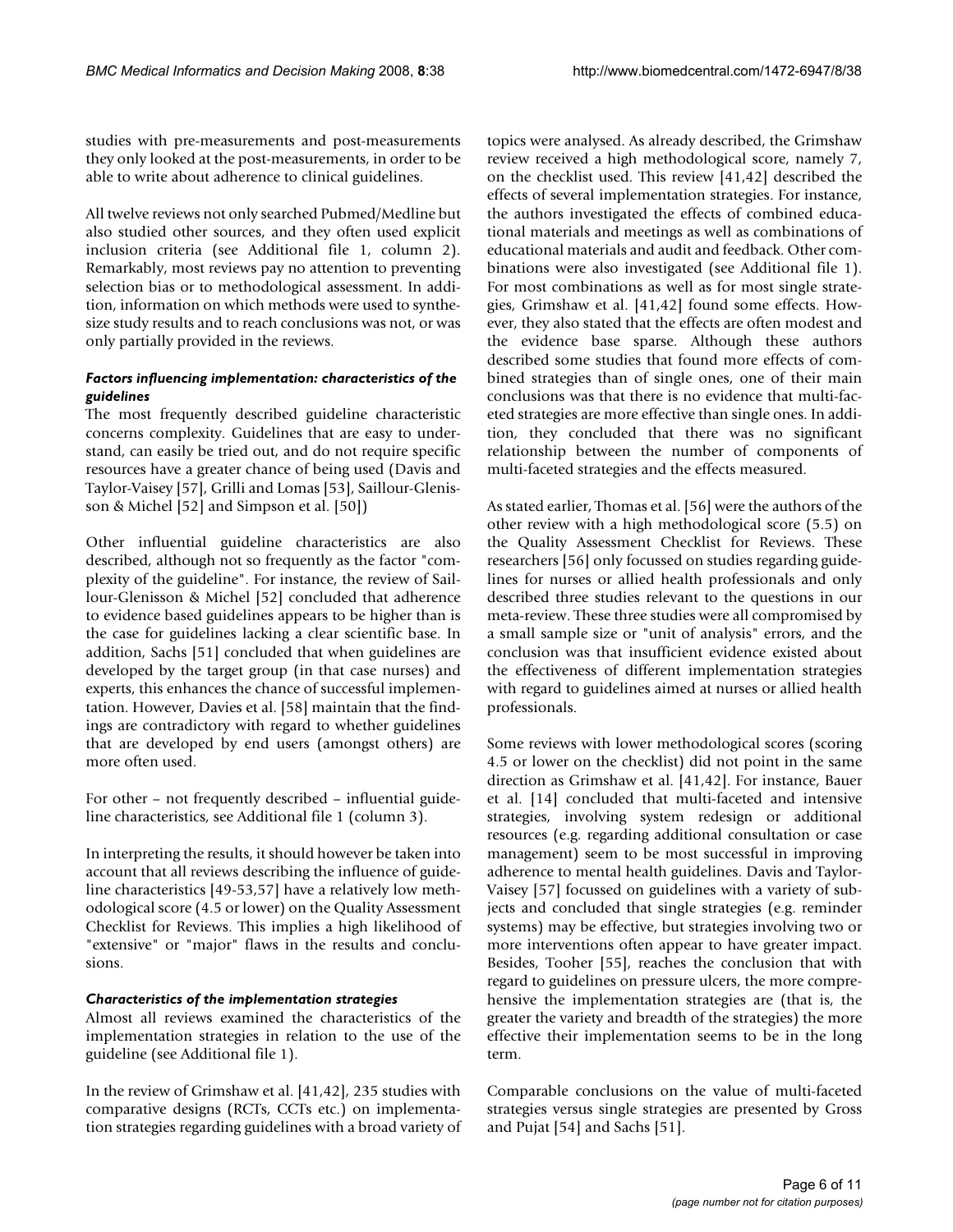For single strategies only, there appears to be insufficient evidence to reach conclusions about the *relative* effectiveness of different implementation strategies in different contexts or circumstances (Grimshaw et al. [41,42] and Davies et al. [58]) However, according to the review of Davies et al. [58], strategies requiring active professional participation, and strategies that are closely related to clinical decision- making are more likely to lead to successful implementation In other words: strategies that are closer to the end user and more integrated into the process of health care delivery appear to be most successful.

# *Characteristics of professionals*

Six of the twelve reviews paid attention to certain characteristics of professionals in relation to the implementation of clinical guidelines [49-52,57,58]. All these reviews received a methodological score of 4.5 or lower, indicating a high chance of "extensive" or "major" flaws.

The review of Cabana et al. [49] was the most detailed, and described characteristics of physicians in relation to the adoption of clinical guidelines on a number of issues (see Additional file 1, column 3). One of the conclusions of this review is that a lack of awareness, limited familiarity and a lack of agreement with guidelines are the main barriers to guideline adoption. The results of the Cabana review [49] point largely in the same direction as the reviews of Saillour-Glenisson and Michel [52] and Simpson et al. [50]. Also these reviews conclude that the main barrier can be found in the simple fact that physicians are sometimes not aware of the existence of particular guidelines. In addition, three reviews also mention age and/or experience as determinants: young professionals or less experienced ones would be more inclined to use guidelines than older, experienced professionals [50,52,57]. Other characteristics of professionals that influence implementation are listed in Additional file 1 (column 3).

# *Characteristics of patients*

Four reviews with a methodological score of 4.5 or lower on the Quality Assessment Checklist for Reviews described the influence of a rather limited number of patient characteristics [49,50,52,57]. Cabana et al. [49] concluded that patient-related characteristics may include the fact that some patients perceive no need for guideline recommendations or may even resist them. Saillour-Glenisson and Michel [52] also described resistance of patients towards the recommendations as a factor negatively affecting the adoption of clinical guidelines.

In addition, Davis and Taylor-Vaisey [57] refer to patients with co-morbidity: in the case of such patients the chance is greater that professionals do not adhere to guidelines. Additional relevant patient characteristics are listed in Additional file 1.

# *Environmental characteristics*

Six reviews, again all with a methodological score of 4.5 or lower on the Quality Assessment Checklist for Reviews, studied environmental characteristics [49-52,55,57].

Limited time and personnel resources as well as work pressure [49-52] are rather frequently cited environmental characteristics said to negatively influence guideline implementation. A negative attitude or limited support from "peers" or superiors also has a negative influence [51,52,55,57]. Other environmental characteristics are stated in Additional file 1.

# **Discussion**

# *Factors influencing the implementation of guidelines*

The most frequently investigated guideline characteristic concerns "complexity". Several of the systematic reviews included in our meta-review indicated that when a guideline can be relatively easily understood and tried out, the chance is greater that the guideline will be used.

It is important therefore for guideline developers to take into account the complexity of the guidelines. Particularly for developers of multi-disciplinary guidelines directed at several target groups with varying educational levels and backgrounds (e.g. physicians, nurses, patients), it is a challenge to describe recommendations that are understandable and usable for all target groups.

The finding in the Sachs review [51], that involving the targeted professionals already in the development phase enhances the chance of successful implementation, may be relevant for guideline developers as well. Prominent groups like the WHO Advisory Committee on Health Research [27] and the AGREE Collaboration [59]also recommend that groups that develop guidelines should be broadly composed and include all relevant health professionals. In addition, involvement of the target group may imply that the guideline is first being tested in practice before large-scale implementation takes place [59].

Still, Davies et al. [58] assert that findings are not always unanimous with regard to whether guidelines that are developed by end users (amongst others) are more often used. Future research will have to provide more insight into this issue.

Our meta-review also describes specific influential characteristics of professionals. Implementers of guidelines and policy makers in particular should take into account that implementation may be hampered by the simple fact that professionals are often unaware that the guidelines exist, or are not familiar with their content [49]. Clearly, it is not sufficient to merely disseminate a guideline. Targeted implementation interventions – in which professionals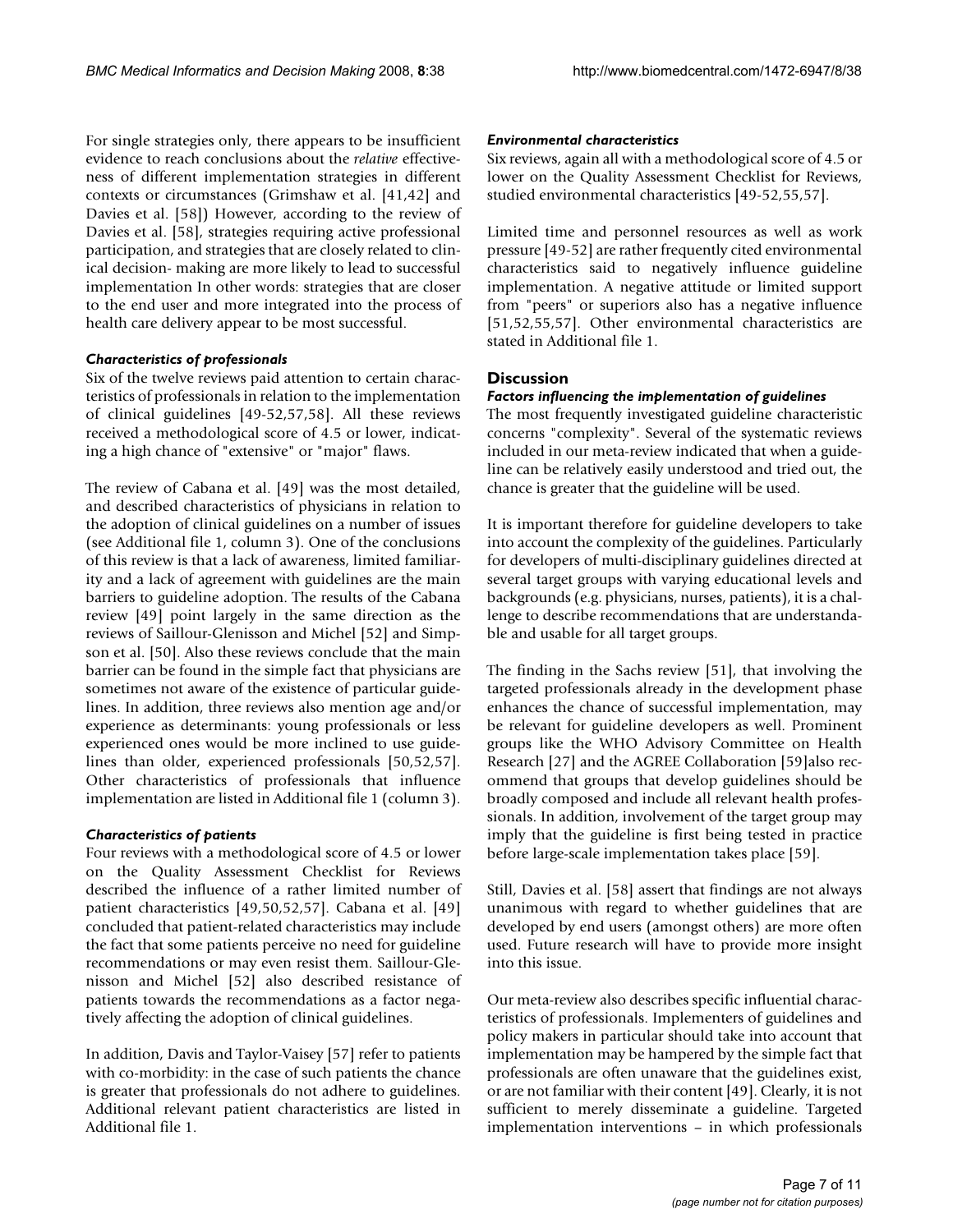themselves are preferably directly and actively involved – should take place to create awareness. Examples of such targeted interventions may be combinations of (webbased, written or face-to-face) practical recommendations, educational material, and educational meetings (see for instance the Sachs article [51]).

Characteristics of patients, too, appear to exert influence: for instance, co-morbidity in a patient appears to reduce the chance that guidelines are followed [57]. Professionals, presumably, assume that guidelines are based on a general clinical picture and are insufficiently tailored to the often complex care needs of patients with co-morbidity. For instance, Tinetti et al. [60] and Durso [61] therefore argue for greater attention among guideline developers to the specific needs of patients with co-morbidity. To improve guideline implementation, these authors recommend that guidelines should also provide guidance for interventions in patients with multiple conditions as well as information on risks of specific interventions in these patients.

In addition, environmental characteristics influence the implementation of guidelines. For example, support by peers or superiors in following the guidelines, and sufficient staff and time appear to be important for guideline implementation [49].

However, with respect to environmental characteristics, and also regarding patients' and professionals' characteristics, existing systematic reviews lack methodological rigour, and underlying primary research often focuses on rather heterogeneous guideline subjects and target groups. This hampers evidence-based conclusions. Future sound methodological research regarding these kinds of characteristics is therefore recommended.

More research is already being performed regarding the category "characteristics of the implementation strategies". Almost all included reviews investigated the influence of certain implementation strategies (see Additional file 1), which provides relevant information, particularly for guideline implementers. Most of the reviews indicate that effective implementation strategies often have multiple components and that the use of one single strategy, such as reminders only or one educational intervention, is less effective than a combination of strategies. However, interpretation is hampered by the fact that the high-quality Grimshaw review published in 2004 and 2006 [41,42] does not show a correlation between the number of components in implementation strategies and their effectiveness.

# *Explanations for contradictory results*

The contradictory results found for "characteristics of the implementation strategies" may be partially explained by limited overlap in target groups and guideline subjects. The Grimshaw review included a large number of primary studies ( $n = 235$ ) on guidelines with varying target groups and topics, while other relevant reviews involved fewer studies and had a narrower focus, e.g. on guidelines for mental health care [14], guidelines for pressure ulcers [55] or guidelines for nursing practice [51].

Another (partial) explanation may be that Grimshaw et al. [41,42] were more rigorous in their analysis of primary studies than the other reviewers. Although Grimshaw and colleagues did not conduct a formal meta-analysis (because of the large heterogeneity of studies), they did take effect sizes into account.

However, a methodologically strong review by Wensing et al. [23] also contradicts the conclusion of Grimshaw et al. [41,42]. Wensing and colleagues reviewed studies on a rather broad range of professional, educational and quality interventions (which was why the Wensing review did not completely match our inclusion criteria, and was not discussed in previous sections). Wensing et al. concluded that combined implementation strategies with many different aspects are, in general, the most effective. Furthermore, findings of two other methodologically sound meta-reviews [20,62] are relevant in this regard. These previous meta-reviews were likewise excluded from our metareview since they focussed on a broad range of professional or educational interventions, and not specifically on clinical guidelines. Yet these meta-reviews equally concluded that successful implementation strategies are often multi-faceted.

# **Conclusion**

Our main conclusion is therefore that multiple strategies for implementing guidelines appear to be more effective than single ones. In the introduction we stated that guidelines are increasingly considered to be part of comprehensive quality systems [6], often combining guidelines with educational interventions, audits and other actions for improvement. The conclusion, that multiple strategies seem to be most effective, fits with the comprehensive character of today's quality systems.

However, guideline researchers in particular, should be aware that well-constructed empirical research looking into various implementation strategies is still needed in this area [11]. This will enable us to make more definitive statements about the effectiveness of multi-faceted strategies compared to specific single strategies in implementing clinical guidelines.

# *Methodological considerations*

At the end of this paper, we will discuss some methodological issues concerning our own meta-review. Ten out of the twelve reviews described in this meta-review scored in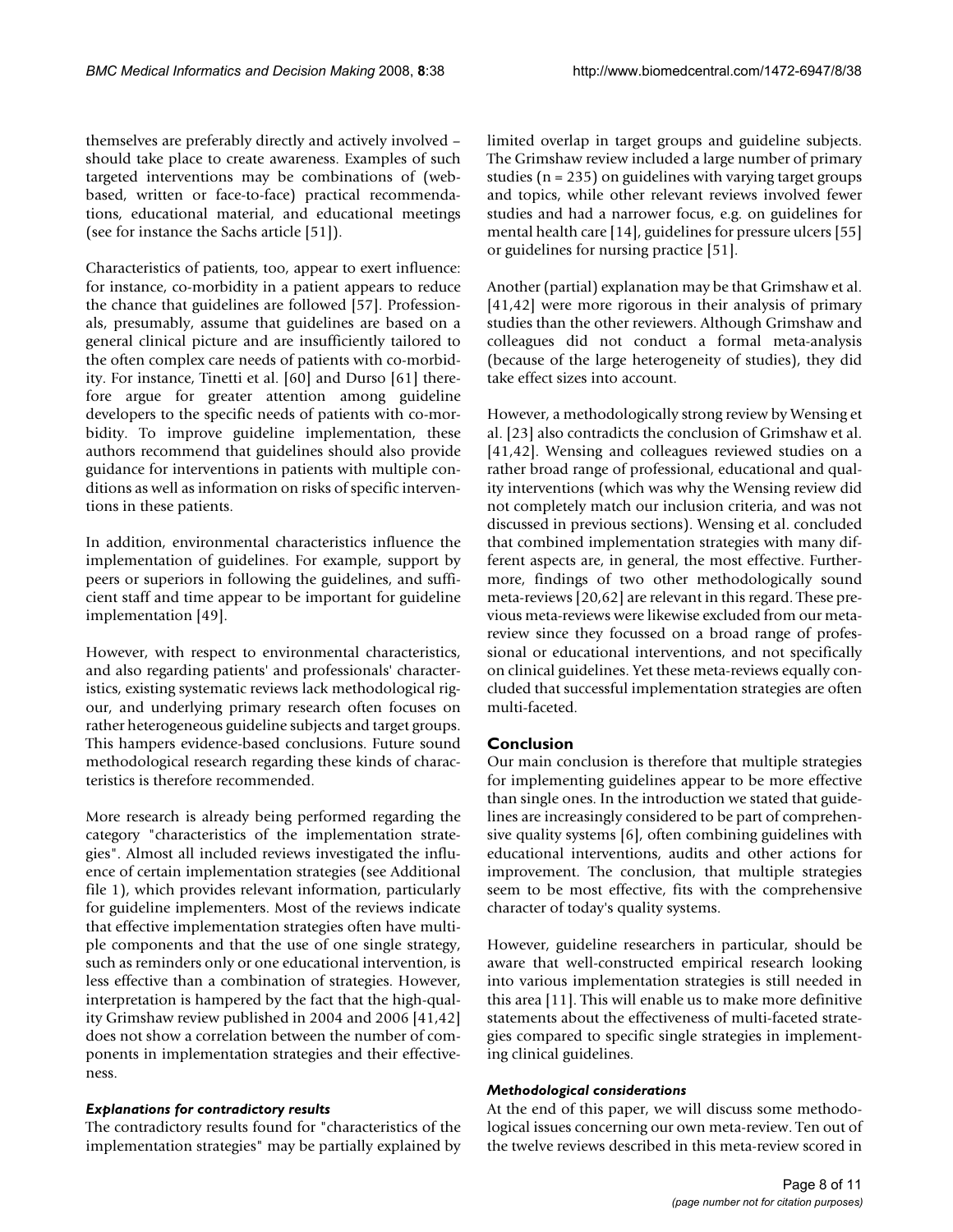the low or middle ranges of the Quality Assessment Checklist for Reviews, which indicates "major" or "extensive" flaws (see Additional file 2). Initially, we considered excluding reviews with low or middle range methodological scores, in order to reduce the risk of bias. However, this would have left us with only a very limited number of reviews to be included. We want to offer a complete picture of existing research: this is why we decided after all to include all relevant systematic review studies meeting our inclusion criteria. Regarding this decision, it should also be taken into account that strict criteria for the methods of systematic reviews have only become common practice in recent years, brought about – for instance – by the Cochrane Collaboration. This makes it understandable that less recent review studies in particular do not fully satisfy these criteria or scarcely mention the review methods they have used. Consequently, reviews with a relatively low methodological score do not automatically show distorted results and may sometimes provide valuable insights.

A limitation of this meta-review is that our search for potentially eligible publications ceased in November 2006. Analyzing and synthesizing the results of previous reviews are time-consuming procedures, and therefore a time span between the searches and the submission to a journal cannot be avoided. However, in order to be sure that we did not miss relevant information from very recent papers, we performed an additional search in Pubmed from November 2006 to February 2008, just before submission. This resulted in two additional publications meeting the inclusion criteria; one concerned successful characteristics of implementation strategies for guidelines in obstetrics [63], while the other focussed on characteristics of strategies for implementing psychiatric guidelines [64]. Neither of these publications presents results that might have altered our conclusions. In line with our above-outlined conclusion on implementation strategies, both recent papers concluded that multi-faceted strategies are generally the most effective.

# **Competing interests**

The authors declare that they have no competing interests.

# **Authors' contributions**

ALF: conception and design of the meta-review; searches and selection of literature; analysis and synthesis of data from the included literature; drafting the manuscript. MCS: conception and design of the meta-review; searches and selection of literature; revising the first draft of the manuscript. AJEdeV: conception and design of the metareview; analysis and synthesis of data from the included literature; revising the first draft of the manuscript. PM: conception and design of the meta-review; analysis and synthesis of data from the included literature; revising the first draft of the manuscript.

# **Additional material**

#### **Additional file 1**

*Table 5 – Data extracted from the included reviews, for as far relevant for our meta-review. The data provided represents summarized data from the reviews included in our meta-review.* Click here for file

[\[http://www.biomedcentral.com/content/supplementary/1472-](http://www.biomedcentral.com/content/supplementary/1472-6947-8-38-S1.doc) 6947-8-38-S1.doc]

# **Additional file 2**

*Annex. This file displays a checklist for assessing methodological quality.* Click here for file [\[http://www.biomedcentral.com/content/supplementary/1472-](http://www.biomedcentral.com/content/supplementary/1472-6947-8-38-S2.doc) 6947-8-38-S2.doc]

# **Acknowledgements**

We thank the Netherlands Organization for Health Research and Development (ZonMw) for its financial support.

Furthermore, we would like to thank Ms Noor Breuning, librarian at the NIVEL, for her advice and support with the execution of the search strategy.

#### **References**

- Sackett DL, Rosenberg WM, Gray JA, Haynes RB, Richardson WS: **[Evidence based medicine: what it is and what it isn't.](http://www.ncbi.nlm.nih.gov/entrez/query.fcgi?cmd=Retrieve&db=PubMed&dopt=Abstract&list_uids=8555924)** *BMJ* 1996, **312:**71-72.
- 2. WHO World Health Organization: *Global programme on evidence for health policy. Guidelines for WHO Guidelines* Geneva: WHO World Health Organization; 2003.
- 3. Schunemann HJ, Fretheim A, Oxman AD: **[Improving the use of](http://www.ncbi.nlm.nih.gov/entrez/query.fcgi?cmd=Retrieve&db=PubMed&dopt=Abstract&list_uids=17118181) [research evidence in guideline development: 1. Guidelines](http://www.ncbi.nlm.nih.gov/entrez/query.fcgi?cmd=Retrieve&db=PubMed&dopt=Abstract&list_uids=17118181) [for guidelines.](http://www.ncbi.nlm.nih.gov/entrez/query.fcgi?cmd=Retrieve&db=PubMed&dopt=Abstract&list_uids=17118181)** *Health Res Policy Syst* 2006, **4:**13.
- 4. Grol R, Grimshaw J: **[From best evidence to best practice: effec](http://www.ncbi.nlm.nih.gov/entrez/query.fcgi?cmd=Retrieve&db=PubMed&dopt=Abstract&list_uids=14568747)[tive implementation of change in patients' care.](http://www.ncbi.nlm.nih.gov/entrez/query.fcgi?cmd=Retrieve&db=PubMed&dopt=Abstract&list_uids=14568747)** *Lancet* 2003, **362:**1225-1230.
- 5. Woolf SH, Grol R, Hutchinson A, Eccles M, Grimshaw J: **[Clinical](http://www.ncbi.nlm.nih.gov/entrez/query.fcgi?cmd=Retrieve&db=PubMed&dopt=Abstract&list_uids=10024268) [guidelines: potential benefits, limitations, and harms of clin](http://www.ncbi.nlm.nih.gov/entrez/query.fcgi?cmd=Retrieve&db=PubMed&dopt=Abstract&list_uids=10024268)[ical guidelines.](http://www.ncbi.nlm.nih.gov/entrez/query.fcgi?cmd=Retrieve&db=PubMed&dopt=Abstract&list_uids=10024268)** *BMJ* 1999, **318:**527-530.
- 6. Casparie AF, Theuvenet WJ, Klazinga NS, Timmermans AE: **Richtlijnontwikkeling als onderdeel van het kwaliteitsysteem [Development of guidelines as part of the quality system].** In *Evidence-based richtlijnontwikkeling [Evidence-based guideline development]* Edited by: van Everdingen JJE, Burgers JS, Assendelft WJJ, Swinkels JA, van Barneveld TA, van de Klundert JLM. Houten: Bohn Stafleu Van Loghum; 2004.
- 7. Feder G, Eccles M, Grol R, Griffiths C, Grimshaw J: **[Clinical guide](http://www.ncbi.nlm.nih.gov/entrez/query.fcgi?cmd=Retrieve&db=PubMed&dopt=Abstract&list_uids=10074024)[lines: using clinical guidelines.](http://www.ncbi.nlm.nih.gov/entrez/query.fcgi?cmd=Retrieve&db=PubMed&dopt=Abstract&list_uids=10074024)** *BMJ* 1999, **318:**728-730.
- 8. Woolf SH, Grol R, Hutchinson A, Eccles M, Grimshaw J: **[Clinical](http://www.ncbi.nlm.nih.gov/entrez/query.fcgi?cmd=Retrieve&db=PubMed&dopt=Abstract&list_uids=10024268) [guidelines: potential benefits, limitations, and harms of clin](http://www.ncbi.nlm.nih.gov/entrez/query.fcgi?cmd=Retrieve&db=PubMed&dopt=Abstract&list_uids=10024268)[ical guidelines.](http://www.ncbi.nlm.nih.gov/entrez/query.fcgi?cmd=Retrieve&db=PubMed&dopt=Abstract&list_uids=10024268)** *BMJ* 1999, **318:**527-530.
- 9. Espeland A, Baerheim A: **[Factors affecting general practitioners'](http://www.ncbi.nlm.nih.gov/entrez/query.fcgi?cmd=Retrieve&db=PubMed&dopt=Abstract&list_uids=12659640) [decisions about plain radiography for back pain: implications](http://www.ncbi.nlm.nih.gov/entrez/query.fcgi?cmd=Retrieve&db=PubMed&dopt=Abstract&list_uids=12659640) for classification of guideline barriers – a qualitative study.** *BMC Health Serv Res* 2003, **3:**8.
- 10. Azevedo JM, Germano CD: **[Potential of the Executive Order](http://www.ncbi.nlm.nih.gov/entrez/query.fcgi?cmd=Retrieve&db=PubMed&dopt=Abstract&list_uids=11567481) [Increasing the Participation of Asian Americans and Pacific](http://www.ncbi.nlm.nih.gov/entrez/query.fcgi?cmd=Retrieve&db=PubMed&dopt=Abstract&list_uids=11567481) [Islanders in Federal Programs.](http://www.ncbi.nlm.nih.gov/entrez/query.fcgi?cmd=Retrieve&db=PubMed&dopt=Abstract&list_uids=11567481)** *Asian Am Pac Isl J Health* 1999, **7:**47-56.
- 11. Fretheim A, Schunemann HJ, Oxman AD: **[Improving the use of](http://www.ncbi.nlm.nih.gov/entrez/query.fcgi?cmd=Retrieve&db=PubMed&dopt=Abstract&list_uids=17156459) [research evidence in guideline development: 15. Disseminat](http://www.ncbi.nlm.nih.gov/entrez/query.fcgi?cmd=Retrieve&db=PubMed&dopt=Abstract&list_uids=17156459)-**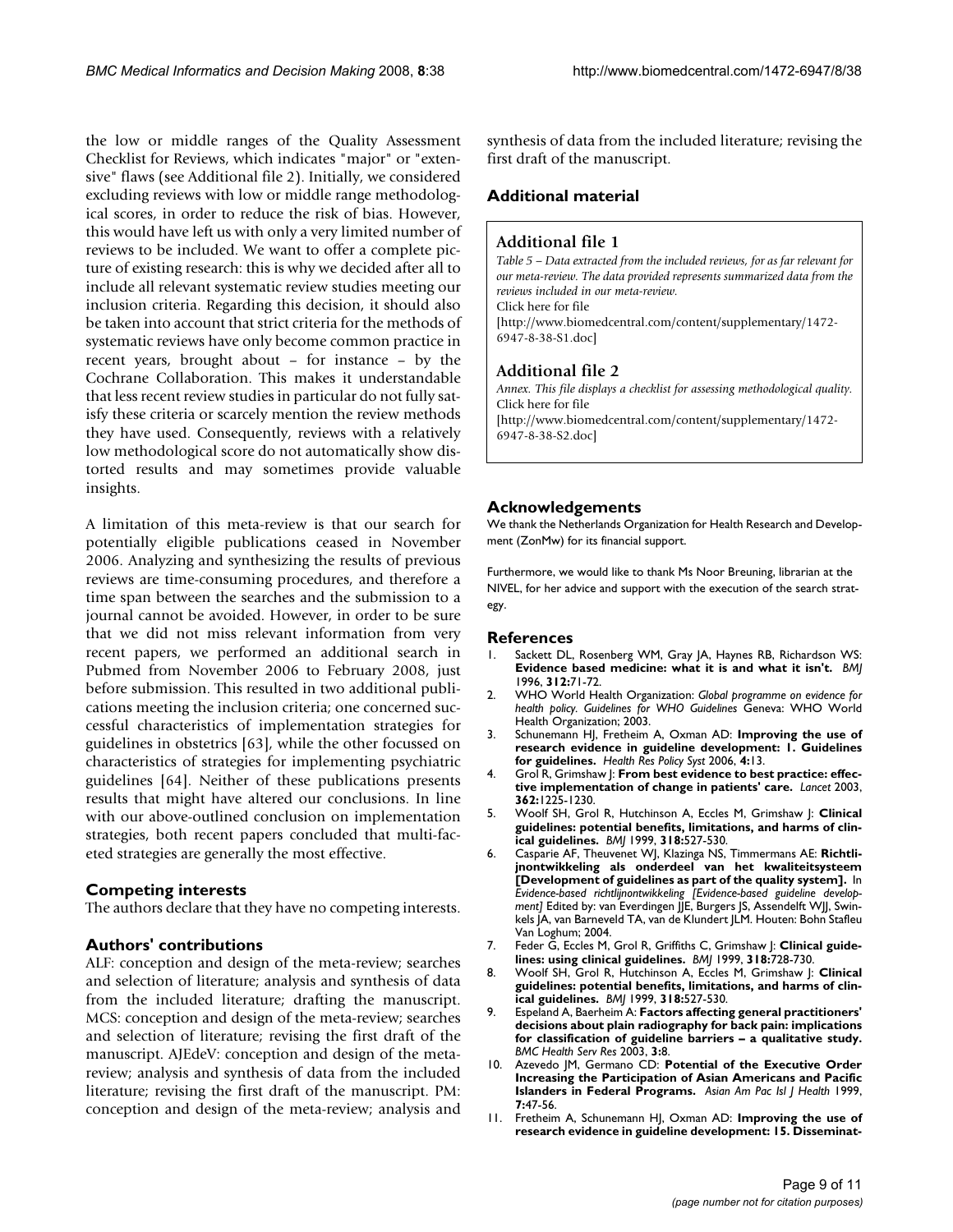**[ing and implementing guidelines.](http://www.ncbi.nlm.nih.gov/entrez/query.fcgi?cmd=Retrieve&db=PubMed&dopt=Abstract&list_uids=17156459)** *Health Res Policy Syst* 2006, **4:**27.

- 12. Burgers JS, Grol RP, Zaat JO, Spies TH, Bij AK van der, Mokkink HG: **[Characteristics of effective clinical guidelines for general](http://www.ncbi.nlm.nih.gov/entrez/query.fcgi?cmd=Retrieve&db=PubMed&dopt=Abstract&list_uids=12569898) [practice.](http://www.ncbi.nlm.nih.gov/entrez/query.fcgi?cmd=Retrieve&db=PubMed&dopt=Abstract&list_uids=12569898)** *Br J Gen Pract* 2003, **53:**15-19.
- 13. Grol R, Dalhuijsen J, Thomas S, Veld C, Rutten G, Mokkink H: **[Attributes of clinical guidelines that influence use of guide](http://www.ncbi.nlm.nih.gov/entrez/query.fcgi?cmd=Retrieve&db=PubMed&dopt=Abstract&list_uids=9748183)[lines in general practice: observational study.](http://www.ncbi.nlm.nih.gov/entrez/query.fcgi?cmd=Retrieve&db=PubMed&dopt=Abstract&list_uids=9748183)** *BMJ* 1998, **317:**858-861.
- 14. Bauer MS: **[A review of quantitative studies of adherence to](http://www.ncbi.nlm.nih.gov/entrez/query.fcgi?cmd=Retrieve&db=PubMed&dopt=Abstract&list_uids=12023929) [mental health clinical practice guidelines.](http://www.ncbi.nlm.nih.gov/entrez/query.fcgi?cmd=Retrieve&db=PubMed&dopt=Abstract&list_uids=12023929)** *Harv Rev Psychiatry* 2002, **10:**138-153.
- 15. Black N, Murphy M, Lamping D, McKee M, Sanderson C, Askham J, *et al.*: **[Consensus development methods: a review of best prac](http://www.ncbi.nlm.nih.gov/entrez/query.fcgi?cmd=Retrieve&db=PubMed&dopt=Abstract&list_uids=10623041)[tice in creating clinical guidelines.](http://www.ncbi.nlm.nih.gov/entrez/query.fcgi?cmd=Retrieve&db=PubMed&dopt=Abstract&list_uids=10623041)** *J Health Serv Res Policy* 1999, **4:**236-248.
- Lomas  $\vert$ : [Words without action? The production, dissemina](http://www.ncbi.nlm.nih.gov/entrez/query.fcgi?cmd=Retrieve&db=PubMed&dopt=Abstract&list_uids=2049143)**[tion, and impact of consensus recommendations.](http://www.ncbi.nlm.nih.gov/entrez/query.fcgi?cmd=Retrieve&db=PubMed&dopt=Abstract&list_uids=2049143)** *Annu Rev Public Health* 1991, **12:**41-65.
- 17. Murphy MK, Black NA, Lamping DL, McKee CM, Sanderson CF, Askham J, *et al.*: **[Consensus development methods, and their](http://www.ncbi.nlm.nih.gov/entrez/query.fcgi?cmd=Retrieve&db=PubMed&dopt=Abstract&list_uids=9561895) [use in clinical guideline development.](http://www.ncbi.nlm.nih.gov/entrez/query.fcgi?cmd=Retrieve&db=PubMed&dopt=Abstract&list_uids=9561895)** *Health Technol Assess* 1998, **2:**i-88.
- 18. Oxman AD, Lavis JN, Fretheim A: **[Use of evidence in WHO rec](http://www.ncbi.nlm.nih.gov/entrez/query.fcgi?cmd=Retrieve&db=PubMed&dopt=Abstract&list_uids=17894189)[ommendations.](http://www.ncbi.nlm.nih.gov/entrez/query.fcgi?cmd=Retrieve&db=PubMed&dopt=Abstract&list_uids=17894189)** *World Hosp Health Serv* 2007, **43:**14-20.
- 19. Grimshaw JM, Shirran L, Thomas R, Mowatt G, Fraser C, Bero L, *et al.*: **[Changing provider behavior: an overview of systematic](http://www.ncbi.nlm.nih.gov/entrez/query.fcgi?cmd=Retrieve&db=PubMed&dopt=Abstract&list_uids=11583120) [reviews of interventions.](http://www.ncbi.nlm.nih.gov/entrez/query.fcgi?cmd=Retrieve&db=PubMed&dopt=Abstract&list_uids=11583120)** *Med Care* 2001, **39:**II2-45.
- 20. NHS Centre for Reviews and Dissemination: **Getting evidence into practice.** *Effective Health Care Bulletin* 1999, **5:**1-16.
- 21. Oxman AD, Thomson MA, Davis DA, Haynes RB: **[No magic bul](http://www.ncbi.nlm.nih.gov/entrez/query.fcgi?cmd=Retrieve&db=PubMed&dopt=Abstract&list_uids=7585368)[lets: a systematic review of 102 trials of interventions to](http://www.ncbi.nlm.nih.gov/entrez/query.fcgi?cmd=Retrieve&db=PubMed&dopt=Abstract&list_uids=7585368) [improve professional practice.](http://www.ncbi.nlm.nih.gov/entrez/query.fcgi?cmd=Retrieve&db=PubMed&dopt=Abstract&list_uids=7585368)** *CMAJ* 1995, **153:**1423-1431.
- 22. Solberg LI: **[Guideline implementation: what the literature](http://www.ncbi.nlm.nih.gov/entrez/query.fcgi?cmd=Retrieve&db=PubMed&dopt=Abstract&list_uids=10983293) [doesn't tell us.](http://www.ncbi.nlm.nih.gov/entrez/query.fcgi?cmd=Retrieve&db=PubMed&dopt=Abstract&list_uids=10983293)** *Jt Comm J Qual Improv* 2000, **26:**525-537.
- 23. Wensing M, Weijden T van der, Grol R: **[Implementing guidelines](http://www.ncbi.nlm.nih.gov/entrez/query.fcgi?cmd=Retrieve&db=PubMed&dopt=Abstract&list_uids=9624774) [and innovations in general practice: which interventions are](http://www.ncbi.nlm.nih.gov/entrez/query.fcgi?cmd=Retrieve&db=PubMed&dopt=Abstract&list_uids=9624774) [effective?](http://www.ncbi.nlm.nih.gov/entrez/query.fcgi?cmd=Retrieve&db=PubMed&dopt=Abstract&list_uids=9624774)** *Br J Gen Pract* 1998, **48:**991-997.
- 24. Boyd EA, Bero LA: **[Improving the use of research evidence in](http://www.ncbi.nlm.nih.gov/entrez/query.fcgi?cmd=Retrieve&db=PubMed&dopt=Abstract&list_uids=17140441) [guideline development: 4. Managing conflicts of interests.](http://www.ncbi.nlm.nih.gov/entrez/query.fcgi?cmd=Retrieve&db=PubMed&dopt=Abstract&list_uids=17140441)** *Health Res Policy Syst* 2006, **4:**16.
- 25. Edejer TT: **[Improving the use of research evidence in guide](http://www.ncbi.nlm.nih.gov/entrez/query.fcgi?cmd=Retrieve&db=PubMed&dopt=Abstract&list_uids=17147813)[line development: 11. Incorporating considerations of cost](http://www.ncbi.nlm.nih.gov/entrez/query.fcgi?cmd=Retrieve&db=PubMed&dopt=Abstract&list_uids=17147813)[effectiveness, affordability and resource implications.](http://www.ncbi.nlm.nih.gov/entrez/query.fcgi?cmd=Retrieve&db=PubMed&dopt=Abstract&list_uids=17147813)** *Health Res Policy Syst* 2006, **4:**23.
- 26. Fretheim A, Schunemann HJ, Oxman AD: **[Improving the use of](http://www.ncbi.nlm.nih.gov/entrez/query.fcgi?cmd=Retrieve&db=PubMed&dopt=Abstract&list_uids=17140442) [research evidence in guideline development: 5. Group proc](http://www.ncbi.nlm.nih.gov/entrez/query.fcgi?cmd=Retrieve&db=PubMed&dopt=Abstract&list_uids=17140442)[esses.](http://www.ncbi.nlm.nih.gov/entrez/query.fcgi?cmd=Retrieve&db=PubMed&dopt=Abstract&list_uids=17140442)** *Health Res Policy Syst* 2006, **4:**17.
- 27. Fretheim A, Schunemann HJ, Oxman AD: **[Improving the use of](http://www.ncbi.nlm.nih.gov/entrez/query.fcgi?cmd=Retrieve&db=PubMed&dopt=Abstract&list_uids=17134482) [research evidence in guideline development: 3. Group com](http://www.ncbi.nlm.nih.gov/entrez/query.fcgi?cmd=Retrieve&db=PubMed&dopt=Abstract&list_uids=17134482)[position and consultation process.](http://www.ncbi.nlm.nih.gov/entrez/query.fcgi?cmd=Retrieve&db=PubMed&dopt=Abstract&list_uids=17134482)** *Health Res Policy Syst* 2006, **4:**15.
- 28. Oxman AD, Fretheim A, Schunemann HJ: **[Improving the use of](http://www.ncbi.nlm.nih.gov/entrez/query.fcgi?cmd=Retrieve&db=PubMed&dopt=Abstract&list_uids=17116254) [research evidence in guideline development: introduction.](http://www.ncbi.nlm.nih.gov/entrez/query.fcgi?cmd=Retrieve&db=PubMed&dopt=Abstract&list_uids=17116254)** *Health Res Policy Syst* 2006, **4:**12.
- 29. Oxman AD, Schunemann HJ, Fretheim A: **[Improving the use of](http://www.ncbi.nlm.nih.gov/entrez/query.fcgi?cmd=Retrieve&db=PubMed&dopt=Abstract&list_uids=17147809) [research evidence in guideline development: 8. Synthesis](http://www.ncbi.nlm.nih.gov/entrez/query.fcgi?cmd=Retrieve&db=PubMed&dopt=Abstract&list_uids=17147809) [and presentation of evidence.](http://www.ncbi.nlm.nih.gov/entrez/query.fcgi?cmd=Retrieve&db=PubMed&dopt=Abstract&list_uids=17147809)** *Health Res Policy Syst* 2006, **4:**20.
- 30. Oxman AD, Schunemann HJ, Fretheim A: **[Improving the use of](http://www.ncbi.nlm.nih.gov/entrez/query.fcgi?cmd=Retrieve&db=PubMed&dopt=Abstract&list_uids=17134481) [research evidence in guideline development: 2. Priority set](http://www.ncbi.nlm.nih.gov/entrez/query.fcgi?cmd=Retrieve&db=PubMed&dopt=Abstract&list_uids=17134481)[ting.](http://www.ncbi.nlm.nih.gov/entrez/query.fcgi?cmd=Retrieve&db=PubMed&dopt=Abstract&list_uids=17134481)** *Health Res Policy Syst* 2006, **4:**14.
- 31. Oxman AD, Schunemann HJ, Fretheim A: **[Improving the use of](http://www.ncbi.nlm.nih.gov/entrez/query.fcgi?cmd=Retrieve&db=PubMed&dopt=Abstract&list_uids=17140445) [research evidence in guideline development: 7. Deciding](http://www.ncbi.nlm.nih.gov/entrez/query.fcgi?cmd=Retrieve&db=PubMed&dopt=Abstract&list_uids=17140445) [what evidence to include.](http://www.ncbi.nlm.nih.gov/entrez/query.fcgi?cmd=Retrieve&db=PubMed&dopt=Abstract&list_uids=17140445)** *Health Res Policy Syst* 2006, **4:**19.
- 32. Oxman AD, Schunemann HJ, Fretheim A: **[Improving the use of](http://www.ncbi.nlm.nih.gov/entrez/query.fcgi?cmd=Retrieve&db=PubMed&dopt=Abstract&list_uids=17147814) [research evidence in guideline development: 12. Incorporat](http://www.ncbi.nlm.nih.gov/entrez/query.fcgi?cmd=Retrieve&db=PubMed&dopt=Abstract&list_uids=17147814)[ing considerations of equity.](http://www.ncbi.nlm.nih.gov/entrez/query.fcgi?cmd=Retrieve&db=PubMed&dopt=Abstract&list_uids=17147814)** *Health Res Policy Syst* 2006, **4:**24.
- 33. Oxman AD, Schunemann HJ, Fretheim A: **[Improving the use of](http://www.ncbi.nlm.nih.gov/entrez/query.fcgi?cmd=Retrieve&db=PubMed&dopt=Abstract&list_uids=17156458) [research evidence in guideline development: 14. Reporting](http://www.ncbi.nlm.nih.gov/entrez/query.fcgi?cmd=Retrieve&db=PubMed&dopt=Abstract&list_uids=17156458) [guidelines.](http://www.ncbi.nlm.nih.gov/entrez/query.fcgi?cmd=Retrieve&db=PubMed&dopt=Abstract&list_uids=17156458)** *Health Res Policy Syst* 2006, **4:**26.
- 34. Oxman AD, Schunemann HJ, Fretheim A: **[Improving the use of](http://www.ncbi.nlm.nih.gov/entrez/query.fcgi?cmd=Retrieve&db=PubMed&dopt=Abstract&list_uids=17156460) [research evidence in guideline development: 16. Evaluation.](http://www.ncbi.nlm.nih.gov/entrez/query.fcgi?cmd=Retrieve&db=PubMed&dopt=Abstract&list_uids=17156460)** *Health Res Policy Syst* 2006, **4:**28.
- 35. Schunemann HJ, Fretheim A, Oxman AD: **[Improving the use of](http://www.ncbi.nlm.nih.gov/entrez/query.fcgi?cmd=Retrieve&db=PubMed&dopt=Abstract&list_uids=17147811) [research evidence in guideline development: 10. Integrating](http://www.ncbi.nlm.nih.gov/entrez/query.fcgi?cmd=Retrieve&db=PubMed&dopt=Abstract&list_uids=17147811)**

**[values and consumer involvement.](http://www.ncbi.nlm.nih.gov/entrez/query.fcgi?cmd=Retrieve&db=PubMed&dopt=Abstract&list_uids=17147811)** *Health Res Policy Syst* 2006, **4:**22.

- 36. Schunemann HJ, Fretheim A, Oxman AD: **[Improving the use of](http://www.ncbi.nlm.nih.gov/entrez/query.fcgi?cmd=Retrieve&db=PubMed&dopt=Abstract&list_uids=17156457) [research evidence in guideline development: 13. Applicabil](http://www.ncbi.nlm.nih.gov/entrez/query.fcgi?cmd=Retrieve&db=PubMed&dopt=Abstract&list_uids=17156457)[ity, transferability and adaptation.](http://www.ncbi.nlm.nih.gov/entrez/query.fcgi?cmd=Retrieve&db=PubMed&dopt=Abstract&list_uids=17156457)** *Health Res Policy Syst* 2006, **4:**25.
- 37. Schunemann HJ, Fretheim A, Oxman AD: **[Improving the use of](http://www.ncbi.nlm.nih.gov/entrez/query.fcgi?cmd=Retrieve&db=PubMed&dopt=Abstract&list_uids=17147810) [research evidence in guideline development: 9. Grading evi](http://www.ncbi.nlm.nih.gov/entrez/query.fcgi?cmd=Retrieve&db=PubMed&dopt=Abstract&list_uids=17147810)[dence and recommendations.](http://www.ncbi.nlm.nih.gov/entrez/query.fcgi?cmd=Retrieve&db=PubMed&dopt=Abstract&list_uids=17147810)** *Health Res Policy Syst* 2006, **4:**21.
- 38. Schunemann HJ, Oxman AD, Fretheim A: **[Improving the use of](http://www.ncbi.nlm.nih.gov/entrez/query.fcgi?cmd=Retrieve&db=PubMed&dopt=Abstract&list_uids=17140444) [research evidence in guideline development: 6. Determining](http://www.ncbi.nlm.nih.gov/entrez/query.fcgi?cmd=Retrieve&db=PubMed&dopt=Abstract&list_uids=17140444) [which outcomes are important.](http://www.ncbi.nlm.nih.gov/entrez/query.fcgi?cmd=Retrieve&db=PubMed&dopt=Abstract&list_uids=17140444)** *Health Res Policy Syst* 2006, **4:**18.
- 39. Richens Y, Rycroft-Malone J, Morrell C: **[Getting guidelines into](http://www.ncbi.nlm.nih.gov/entrez/query.fcgi?cmd=Retrieve&db=PubMed&dopt=Abstract&list_uids=15384305) [practice: a literature review.](http://www.ncbi.nlm.nih.gov/entrez/query.fcgi?cmd=Retrieve&db=PubMed&dopt=Abstract&list_uids=15384305)** *Nurs Stand* 2004, **18(50):**33-40.
- 40. Cheater FM, Closs SJ: **The effectiveness of methods of dissemination and implementation of clinical guidelines for nursing practice: a selective review.** *Clinical Effectiveness in Nursing* 1997, **1:**4-15.
- 41. Grimshaw J, Eccles M, Thomas R, Maclennan G, Ramsay C, Fraser C, *et al.*: **[Toward evidence-based quality improvement. Evidence](http://www.ncbi.nlm.nih.gov/entrez/query.fcgi?cmd=Retrieve&db=PubMed&dopt=Abstract&list_uids=16637955) [\(and its limitations\) of the effectiveness of guideline dissem](http://www.ncbi.nlm.nih.gov/entrez/query.fcgi?cmd=Retrieve&db=PubMed&dopt=Abstract&list_uids=16637955)[ination and implementation strategies 1966–1998.](http://www.ncbi.nlm.nih.gov/entrez/query.fcgi?cmd=Retrieve&db=PubMed&dopt=Abstract&list_uids=16637955)** *J Gen Intern Med* 2006, **21(Suppl 2):**S14-S20.
- 42. Grimshaw JM, Thomas RE, Maclennan G, Fraser C, Ramsay CR, Vale L, *et al.*: **[Effectiveness and efficiency of guideline dissemination](http://www.ncbi.nlm.nih.gov/entrez/query.fcgi?cmd=Retrieve&db=PubMed&dopt=Abstract&list_uids=14960256) [and implementation strategies.](http://www.ncbi.nlm.nih.gov/entrez/query.fcgi?cmd=Retrieve&db=PubMed&dopt=Abstract&list_uids=14960256)** *Health Technol Assess* 2004, **8:**iii-72.
- 43. Oxman AD, Guyatt GH, Singer J, Goldsmith CH, Hutchison BG, Milner RA, *et al.*: **[Agreement among reviewers of review articles.](http://www.ncbi.nlm.nih.gov/entrez/query.fcgi?cmd=Retrieve&db=PubMed&dopt=Abstract&list_uids=1824710)** *J Clin Epidemiol* 1991, **44:**91-98.
- 44. Oxman AD, Guyatt GH: **[Validation of an index of the quality of](http://www.ncbi.nlm.nih.gov/entrez/query.fcgi?cmd=Retrieve&db=PubMed&dopt=Abstract&list_uids=1834807) [review articles.](http://www.ncbi.nlm.nih.gov/entrez/query.fcgi?cmd=Retrieve&db=PubMed&dopt=Abstract&list_uids=1834807)** *J Clin Epidemiol* 1991, **44:**1271-1278.
- 45. Mistiaen P, Francke AL, Poot E: **[Interventions aimed at reducing](http://www.ncbi.nlm.nih.gov/entrez/query.fcgi?cmd=Retrieve&db=PubMed&dopt=Abstract&list_uids=17408472) [problems in adult patients discharged from hospital to](http://www.ncbi.nlm.nih.gov/entrez/query.fcgi?cmd=Retrieve&db=PubMed&dopt=Abstract&list_uids=17408472) [home: a systematic meta-review.](http://www.ncbi.nlm.nih.gov/entrez/query.fcgi?cmd=Retrieve&db=PubMed&dopt=Abstract&list_uids=17408472)** *BMC Health Serv Res* 2007, **7:**47.
- 46. Ospina MB, Kelly K, Klassen TP, Rowe BH: **Overview of reports on the quality of systematic reviews and meta-analysis in the biomedical literature [conference abstract].** *Canadian Journal of Emergency Medicine* 2005, **7:**176.
- Katrak P, Bialocerkowski AE, Massy-Westropp N, Kumar S, Grimmer KA: **[A systematic review of the content of critical appraisal](http://www.ncbi.nlm.nih.gov/entrez/query.fcgi?cmd=Retrieve&db=PubMed&dopt=Abstract&list_uids=15369598) [tools.](http://www.ncbi.nlm.nih.gov/entrez/query.fcgi?cmd=Retrieve&db=PubMed&dopt=Abstract&list_uids=15369598)** *BMC Med Res Methodol* 2004, **4:**22.
- 48. Shea B, Dubé C, Moher D: **Assessing the quality of reports of systematic reviews: the QUORUM statement compared to other tools.** In *Systematic reviews in health care: meta-analysis in context* Edited by: Egger M, Smith GD, Altman DG. London: BMJ Publishing Group; 2001:122-139.
- 49. Cabana MD, Rand CS, Powe NR, Wu AW, Wilson MH, Abboud PA, *et al.*: **[Why don't physicians follow clinical practice guidelines?](http://www.ncbi.nlm.nih.gov/entrez/query.fcgi?cmd=Retrieve&db=PubMed&dopt=Abstract&list_uids=10535437) [A framework for improvement.](http://www.ncbi.nlm.nih.gov/entrez/query.fcgi?cmd=Retrieve&db=PubMed&dopt=Abstract&list_uids=10535437)** *JAMA* 1999, **282:**1458-1465.
- 50. Simpson SH, Marrie TJ, Majumdar SR: **[Do guidelines guide pneu](http://www.ncbi.nlm.nih.gov/entrez/query.fcgi?cmd=Retrieve&db=PubMed&dopt=Abstract&list_uids=15763217)[monia practice? A systematic review of interventions and](http://www.ncbi.nlm.nih.gov/entrez/query.fcgi?cmd=Retrieve&db=PubMed&dopt=Abstract&list_uids=15763217) barriers to best practice in the management of community[acquired pneumonia.](http://www.ncbi.nlm.nih.gov/entrez/query.fcgi?cmd=Retrieve&db=PubMed&dopt=Abstract&list_uids=15763217)** *Respir Care Clin N Am* 2005, **11:**1-13.
- 51. Sachs M: **[\[Successful strategies and methods of nursing stand](http://www.ncbi.nlm.nih.gov/entrez/query.fcgi?cmd=Retrieve&db=PubMed&dopt=Abstract&list_uids=16523848)[ards implementation\].](http://www.ncbi.nlm.nih.gov/entrez/query.fcgi?cmd=Retrieve&db=PubMed&dopt=Abstract&list_uids=16523848)** *Pflege* 2006, **19:**33-44.
- Saillour-Glenisson F, Michel P: [\[Individual and collective facilita](http://www.ncbi.nlm.nih.gov/entrez/query.fcgi?cmd=Retrieve&db=PubMed&dopt=Abstract&list_uids=12684582)**[tors of and barriers to the use of clinical practice guidelines](http://www.ncbi.nlm.nih.gov/entrez/query.fcgi?cmd=Retrieve&db=PubMed&dopt=Abstract&list_uids=12684582) [by physicians: a literature review\].](http://www.ncbi.nlm.nih.gov/entrez/query.fcgi?cmd=Retrieve&db=PubMed&dopt=Abstract&list_uids=12684582)** *Rev Epidemiol Sante Publique* 2003, **51:**65-80.
- 53. Grilli R, Lomas J: **[Evaluating the message: the relationship](http://www.ncbi.nlm.nih.gov/entrez/query.fcgi?cmd=Retrieve&db=PubMed&dopt=Abstract&list_uids=8145598) [between compliance rate and the subject of a practice guide](http://www.ncbi.nlm.nih.gov/entrez/query.fcgi?cmd=Retrieve&db=PubMed&dopt=Abstract&list_uids=8145598)[line.](http://www.ncbi.nlm.nih.gov/entrez/query.fcgi?cmd=Retrieve&db=PubMed&dopt=Abstract&list_uids=8145598)** *Med Care* 1994, **32:**202-213.
- 54. Gross PA, Pujat D: **[Implementing practice guidelines for](http://www.ncbi.nlm.nih.gov/entrez/query.fcgi?cmd=Retrieve&db=PubMed&dopt=Abstract&list_uids=11583122) [appropriate antimicrobial usage: a systematic review.](http://www.ncbi.nlm.nih.gov/entrez/query.fcgi?cmd=Retrieve&db=PubMed&dopt=Abstract&list_uids=11583122)** *Med Care* 2001, **39:**II55-II69.
- 55. Tooher R, Middleton P, Babidge W: **[Implementation of pressure](http://www.ncbi.nlm.nih.gov/entrez/query.fcgi?cmd=Retrieve&db=PubMed&dopt=Abstract&list_uids=14648963) [ulcer guidelines: what constitutes a successful strategy?](http://www.ncbi.nlm.nih.gov/entrez/query.fcgi?cmd=Retrieve&db=PubMed&dopt=Abstract&list_uids=14648963)** *J Wound Care* 2003, **12:**373-2.
- 56. Thomas L, Cullum N, McColl E, Rousseau N, Soutter J, Steen N: **[Guidelines in professions allied to medicine.](http://www.ncbi.nlm.nih.gov/entrez/query.fcgi?cmd=Retrieve&db=PubMed&dopt=Abstract&list_uids=10796531)** *Cochrane Database Syst Rev* 1999:CD000349.
- 57. Davis DA, Taylor-Vaisey A: **[Translating guidelines into practice.](http://www.ncbi.nlm.nih.gov/entrez/query.fcgi?cmd=Retrieve&db=PubMed&dopt=Abstract&list_uids=9275952) [A systematic review of theoretic concepts, practical experi](http://www.ncbi.nlm.nih.gov/entrez/query.fcgi?cmd=Retrieve&db=PubMed&dopt=Abstract&list_uids=9275952)-**